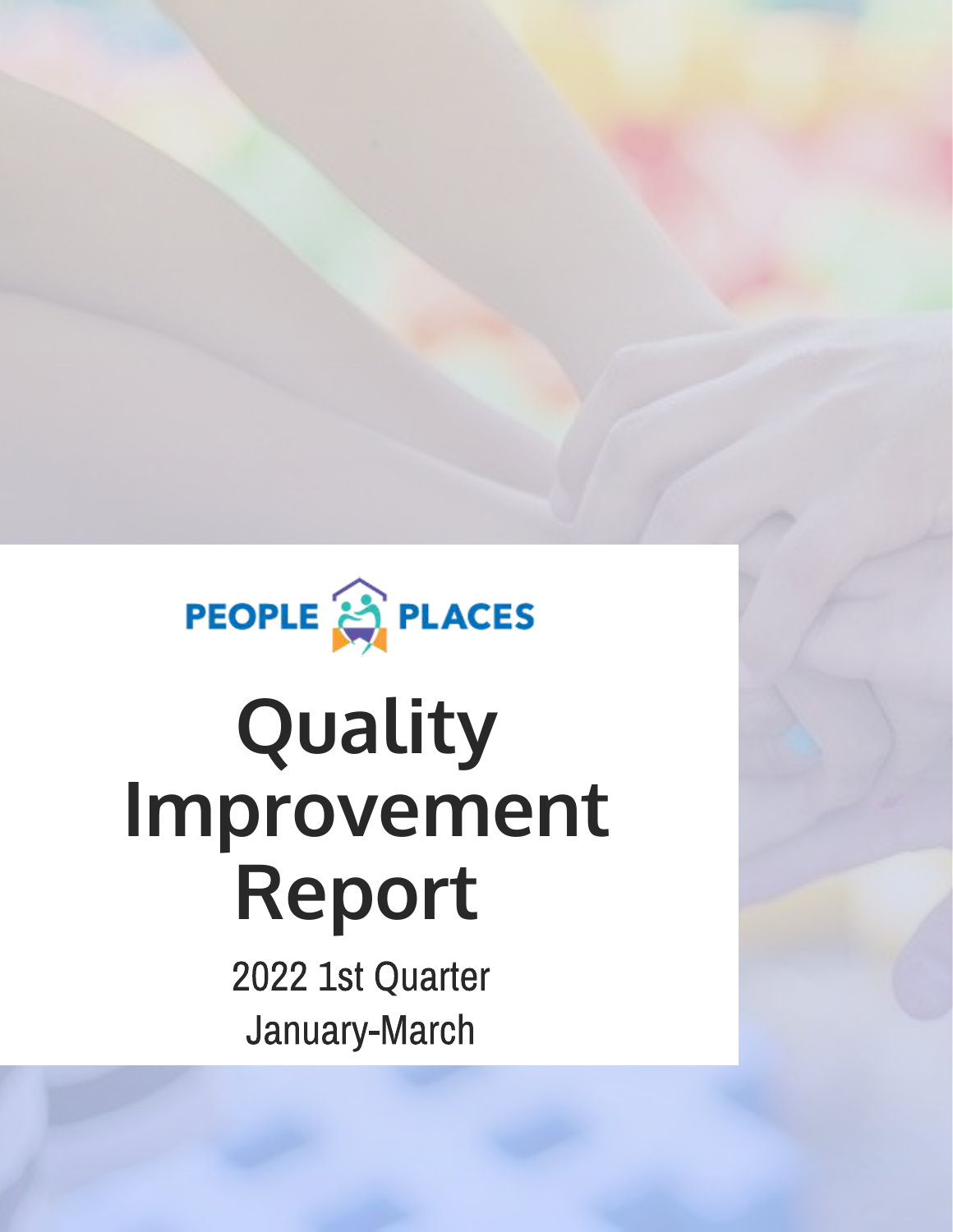

# **Reporting on This Quarter...**

| <b>Topic</b>                 | <b>Page Number</b> |
|------------------------------|--------------------|
| <b>Focus on Teens</b>        | 3                  |
| <b>Family Mentoring</b>      | 4                  |
| Mentoring                    |                    |
| <b>TFC</b>                   | 10                 |
| Counseling                   | 13                 |
| <b>Customer Satisfaction</b> | 15                 |
| <b>CQI Corner</b>            |                    |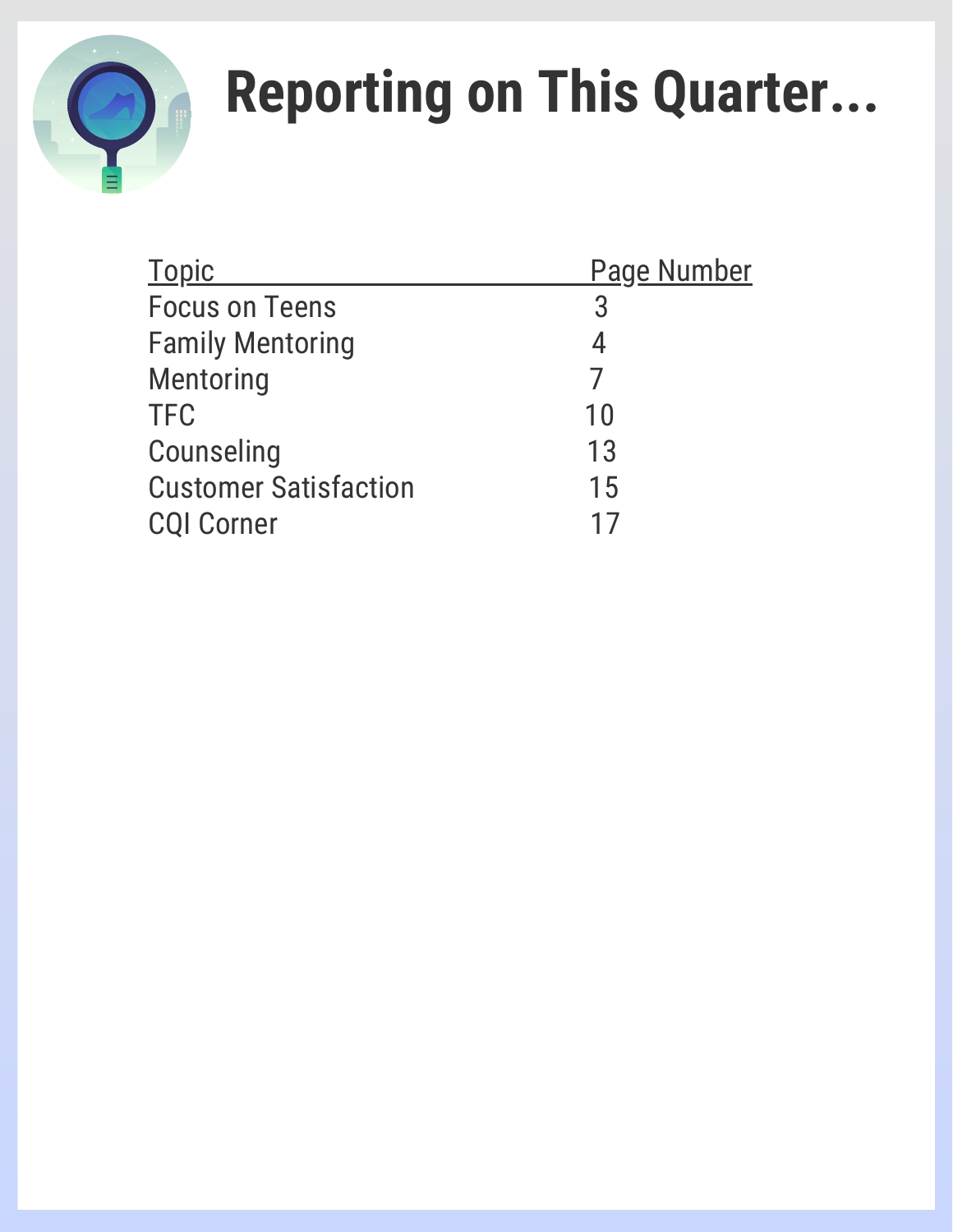## **Focus on Teens**

*Working to increase our capacity to serve teenagers in foster care.*

Teaching Parents Currently available for teen placements

**34** 

*Our goal: By the end of 2022 we will have at least 35 certified families willing to accept 13-18 year old placements.*

**5%**

of teens referred to foster care matched January 1-March 31, 2022



*Our goal: Achieve a match rate of 12.5% of 13-18 year old referrals made between January 2022 and Dec 2022.*



Photo credit: Depositphotos.com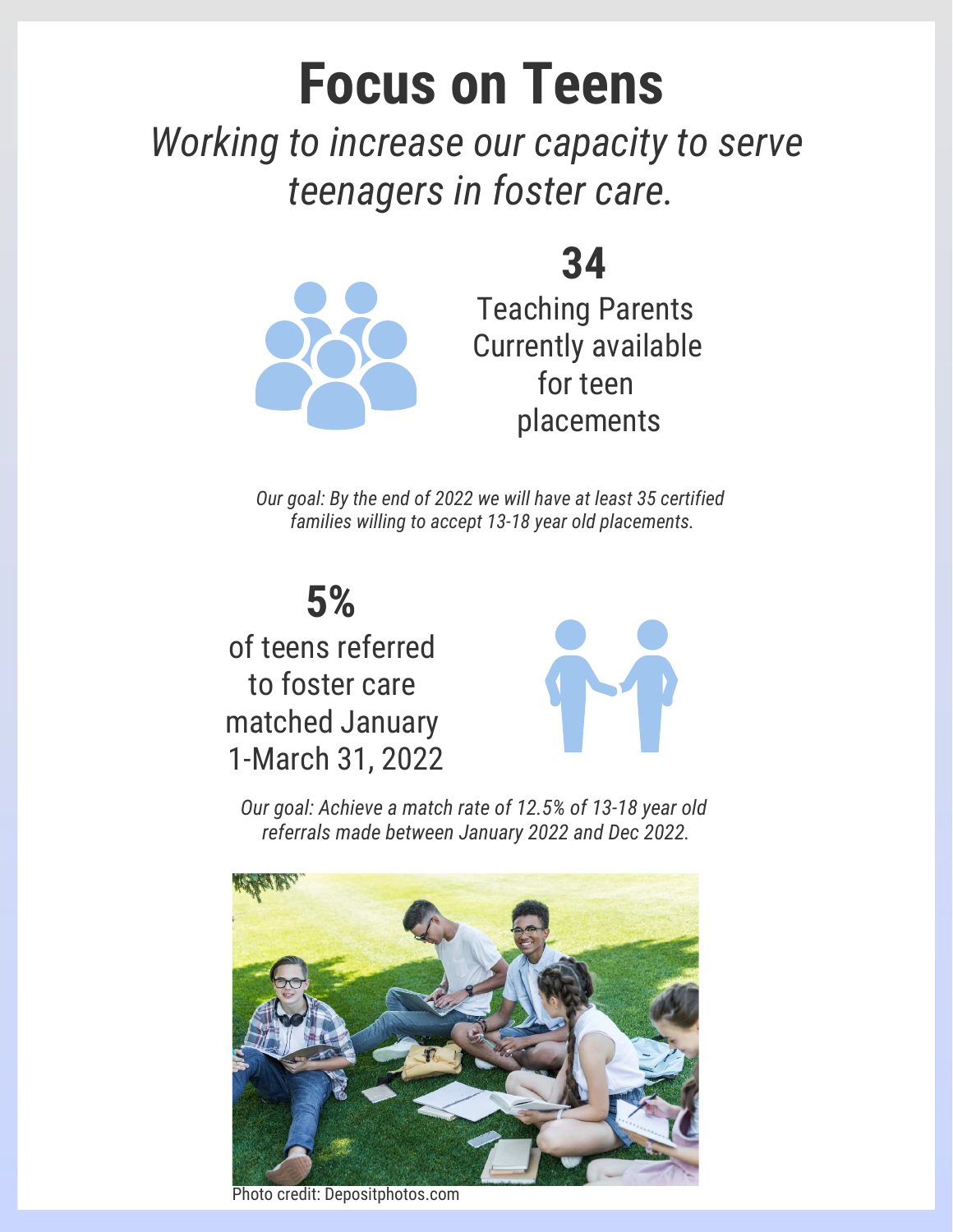

\*Survey results received from 6 respondents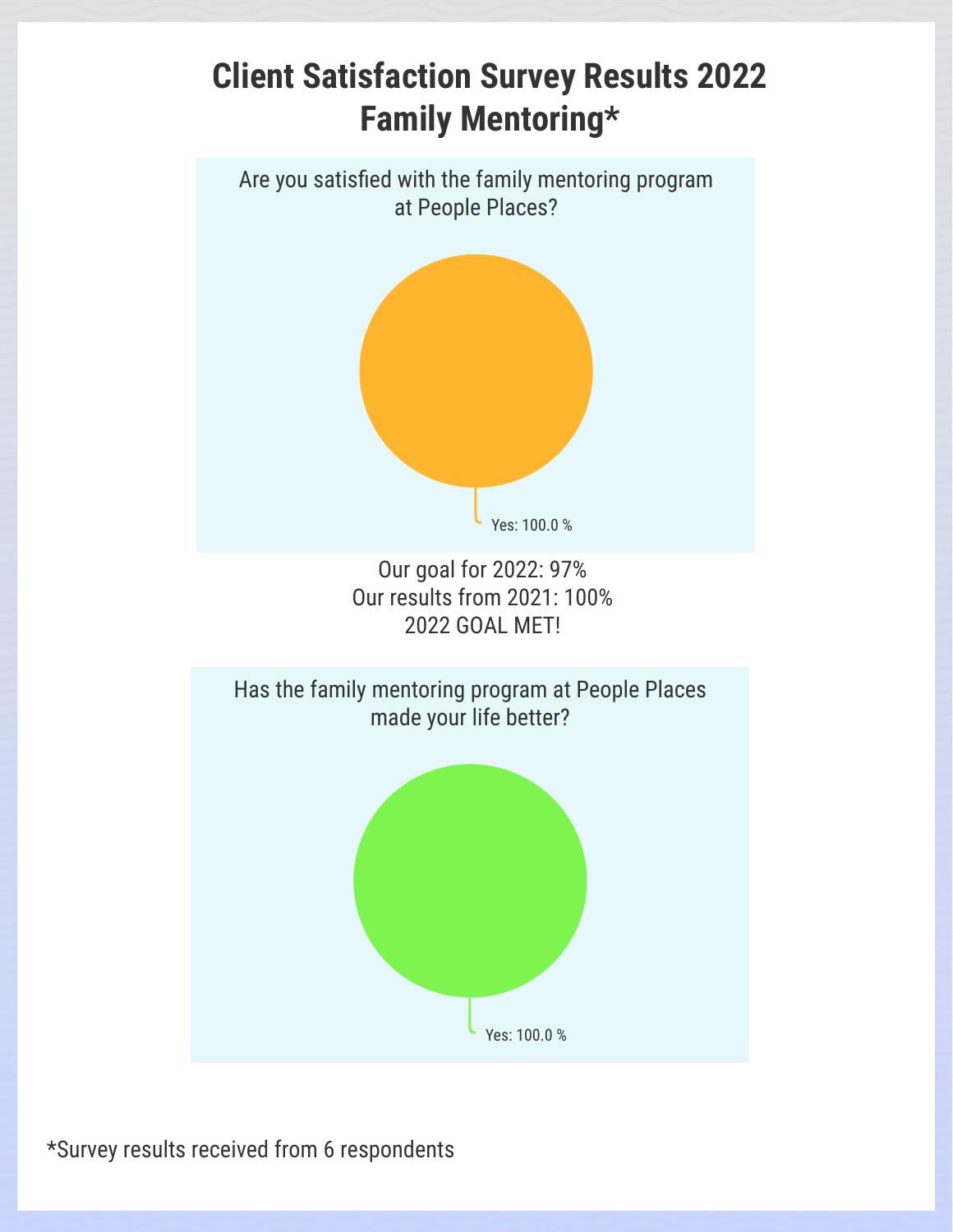| What do you like about the family mentoring program at | <b>What Wo</b> |
|--------------------------------------------------------|----------------|
|                                                        | family m       |
| <b>People Places?</b>                                  |                |
|                                                        | at People      |
|                                                        |                |

"helpful give idea I have never thought of before"

"I'm understood by my mentor and she listens" "I wouldn't change anything"

"Friendly staff and has many good suggestions" "No suggestions"

"My worker is very committed and a blessing to have" "My worker is perfect so I have

### **uld make the** *<u><b>i*</u> entoring program **a** Places better?

"have some family outing with mentor. people places our mentor is wonderful"

"They really do help me with my parenting"  $\blacksquare$ "Nothing they are fine the way they are"

nothing to add"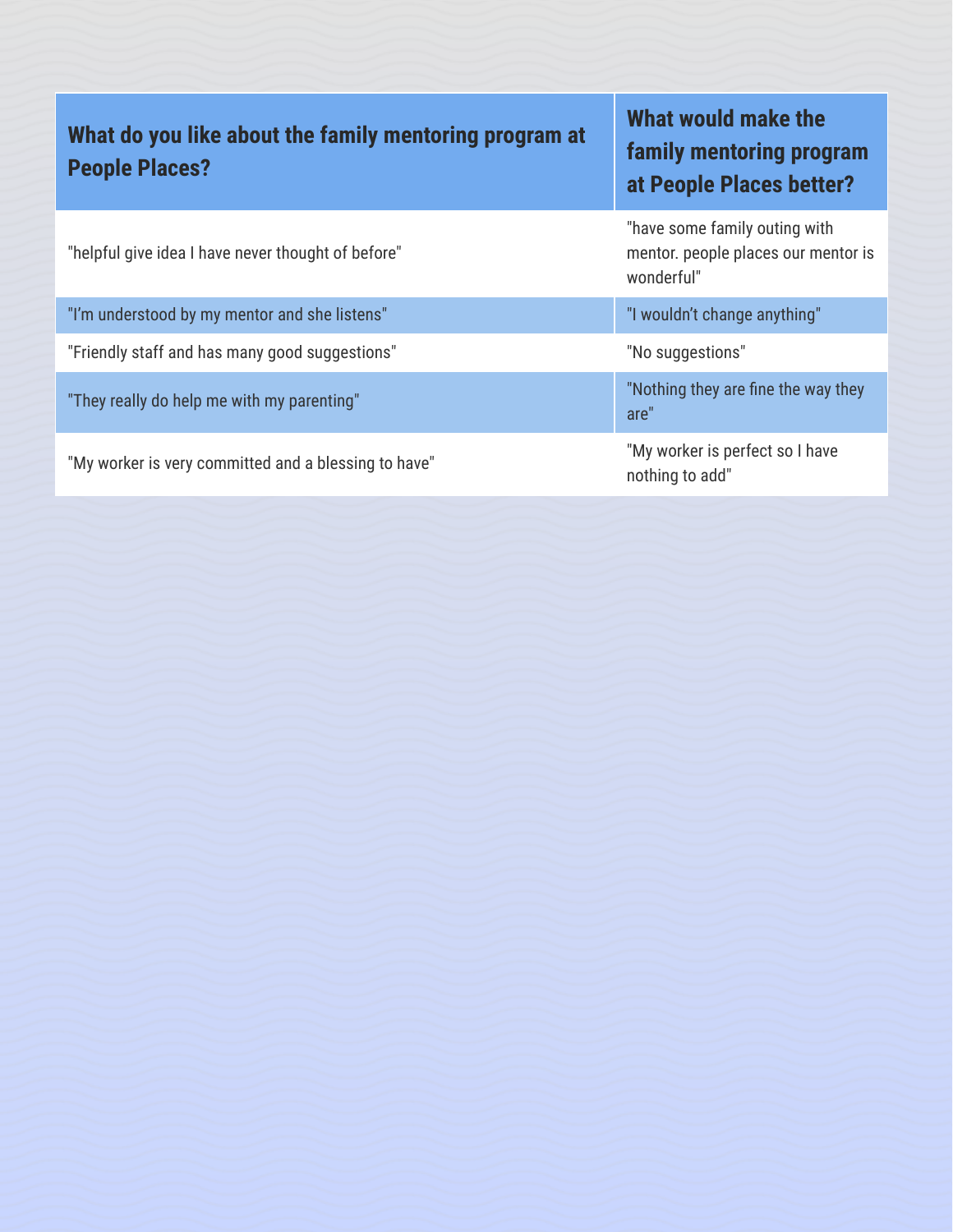### **Hours of Family Mentoring Programming Provided January 2022-March 2022**



**Number of Individuals Served by the Family Mentoring Program January 2022-March 2022**



*Our goal: In 2022 we will provide 112 individuals with Prevention Services (Mentoring and Family Mentoring)*

### **Foster Care Prevented**

Percentage of Family Mentoring clients discharged from services from January 1, 2022-March 31, 2022 who maintained their children in the home.



*Our goal: 85% of families will maintain their children in the home.*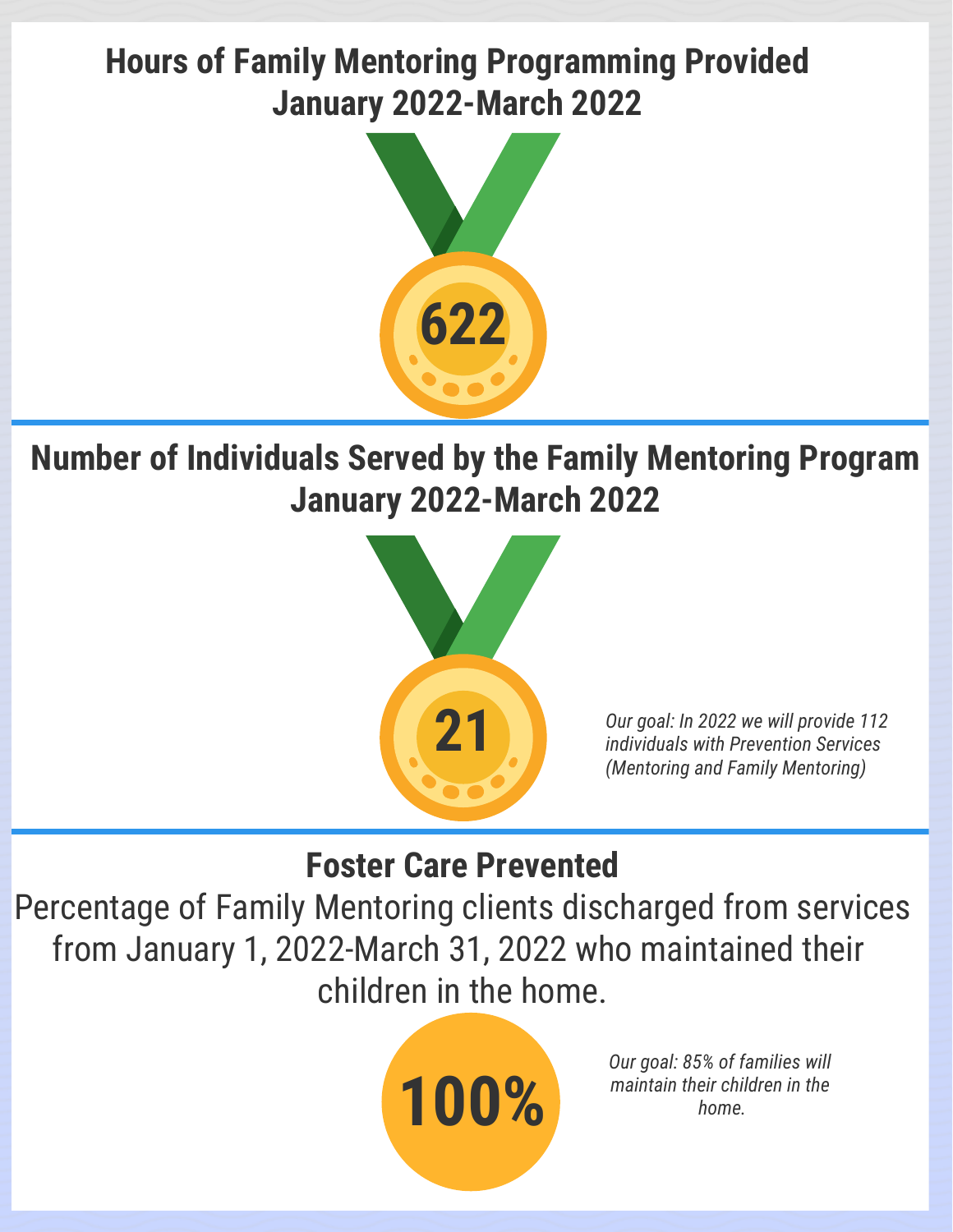### **Client Satisfaction Survey Results 2022 Mentoring\***



\*Survey results received from 6 respondents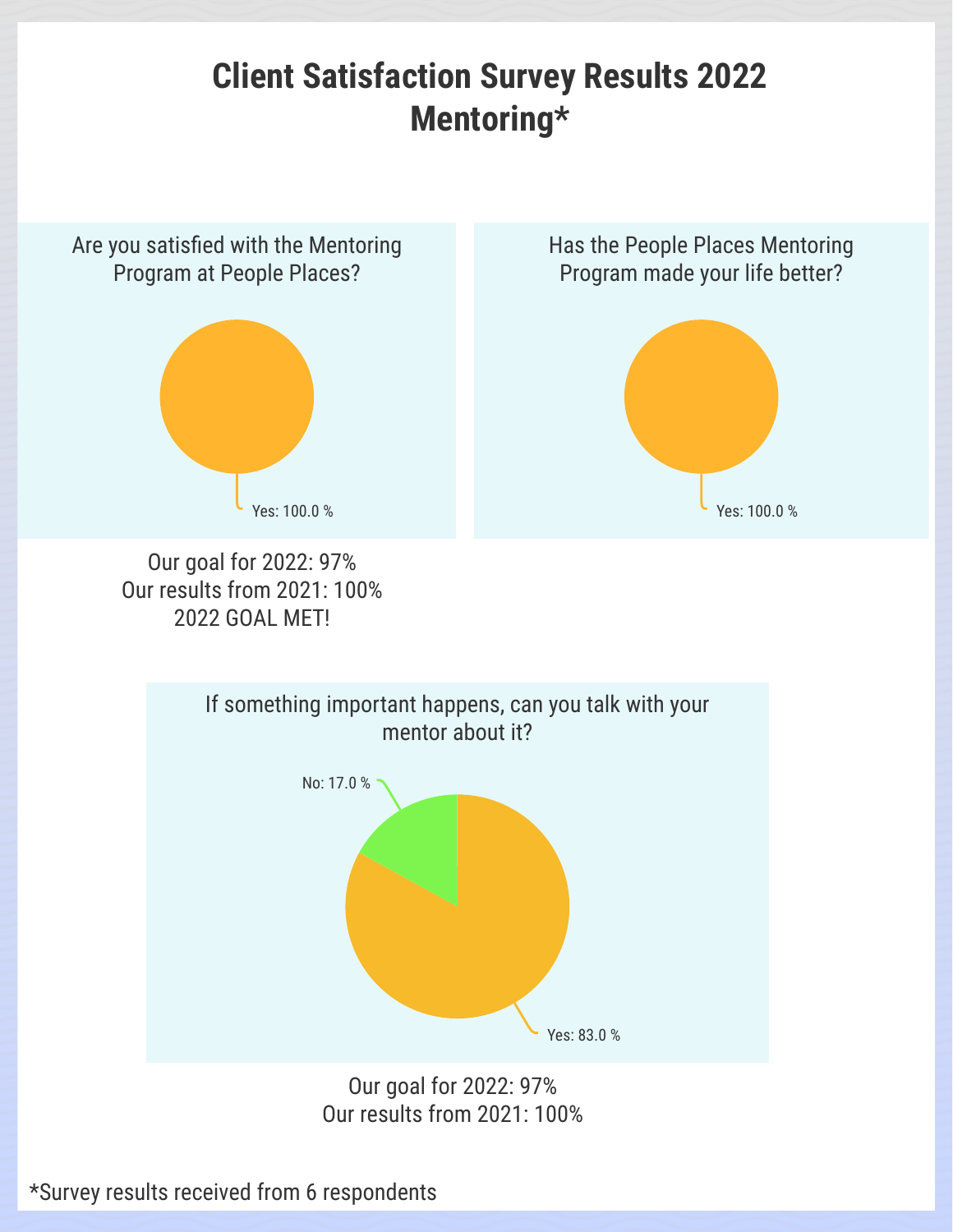| What do you like about the People Places<br><b>Mentoring Program?</b>                                                                  | <b>What would make the People</b><br><b>Places Mentoring Program</b><br>better? |
|----------------------------------------------------------------------------------------------------------------------------------------|---------------------------------------------------------------------------------|
| "Role model as well as someone she is able to connect with and<br>share things"                                                        | "Nothing that I can think of. (Staff Name)<br>has been wonderful"               |
| "It helps my son out alot"                                                                                                             | "Nothing yall r wonderful"                                                      |
| "(Staff Name) helps us communicate with work, social service,<br>and helps us learn English, issues with DMV and all<br>appointments." | "Don't want to lose Service"                                                    |
| "It's alright"                                                                                                                         | "I'm happy with it"                                                             |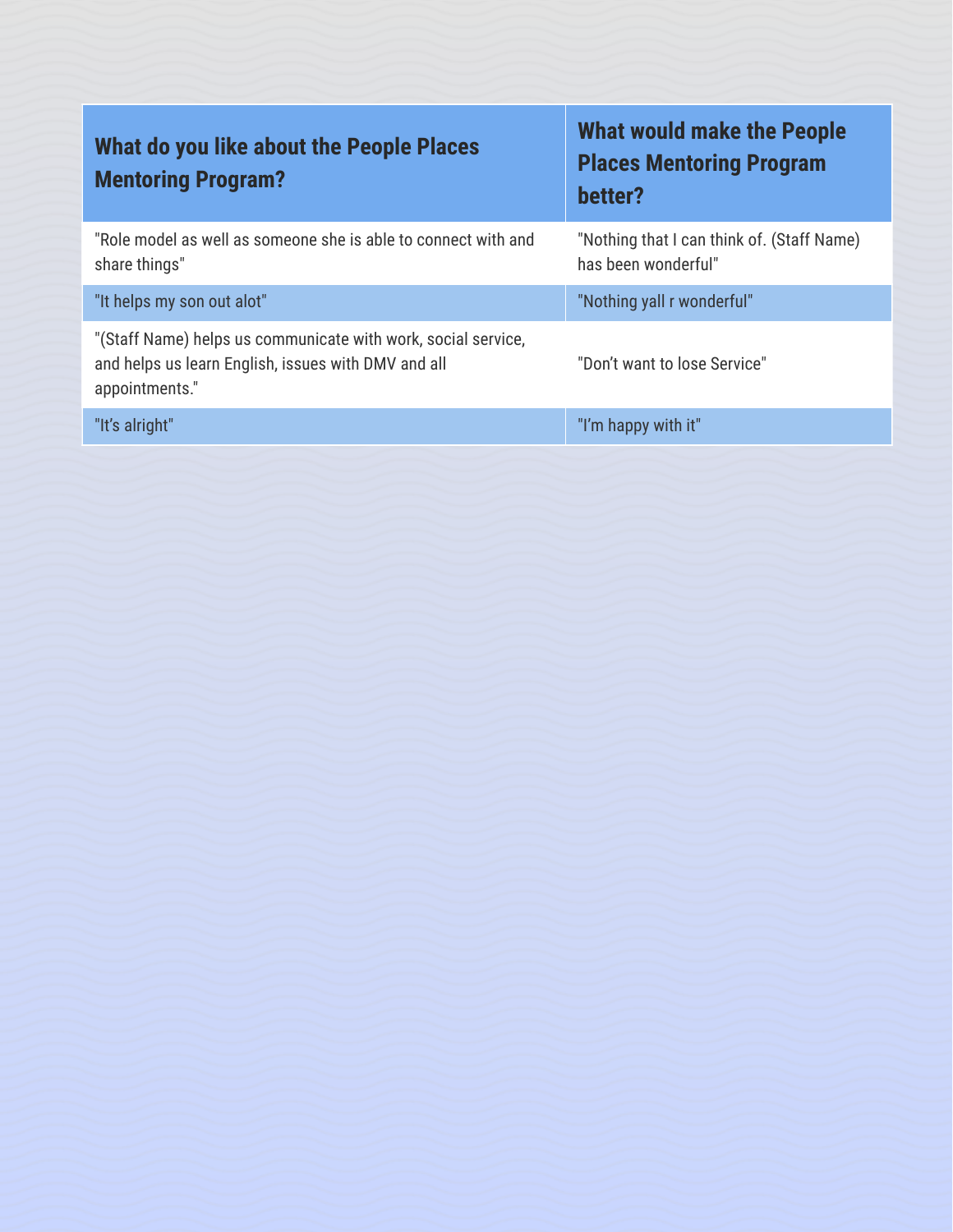### **Hours of Mentoring Programming Provided January 2022-March 2022**



**Number of Individuals Served by the Mentoring Program January 2022-March 2022**

People reached to date



*Our goal: In 2022 we will provide 112 individuals with Prevention Services (Mentoring and Family Mentoring)*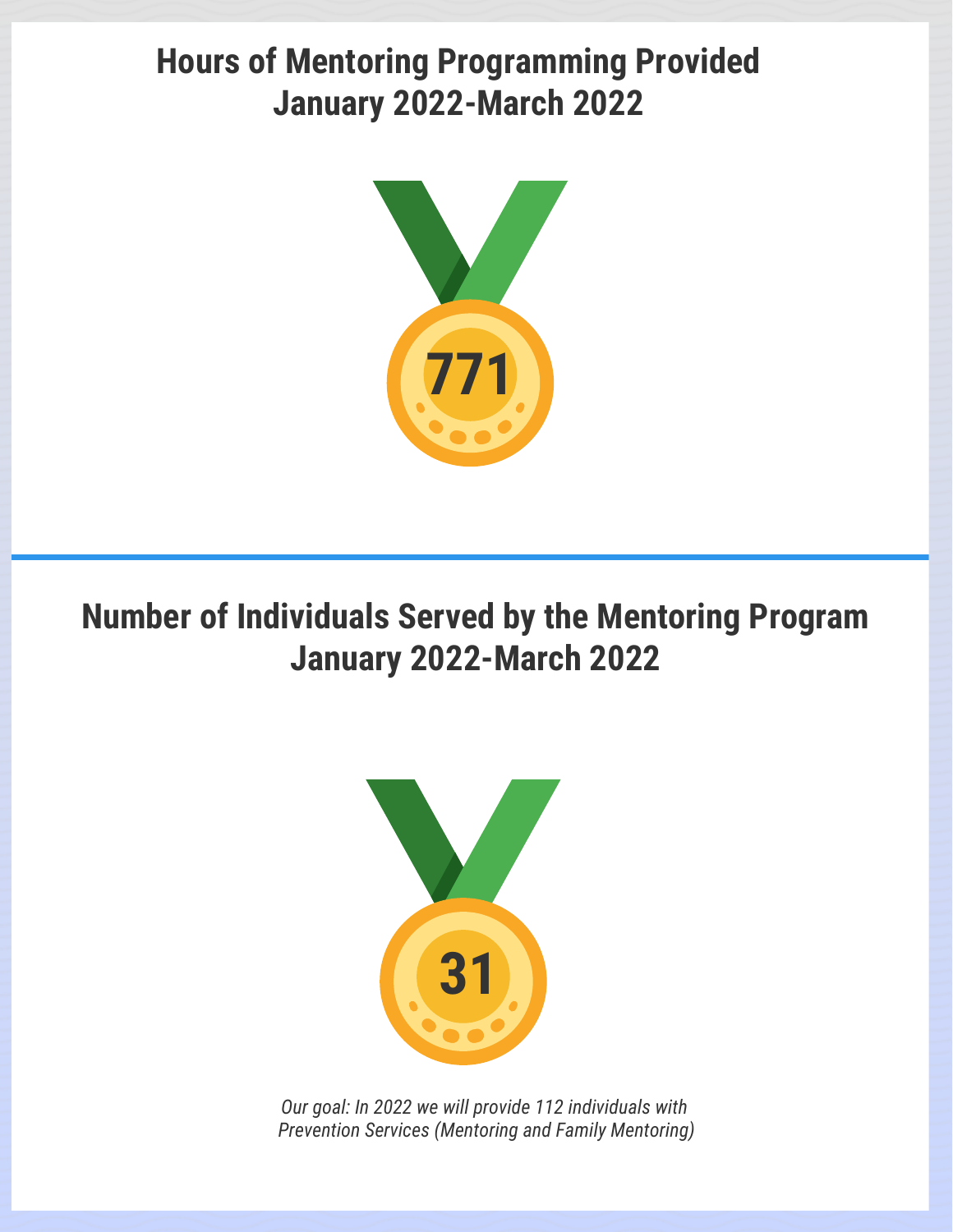## **Client Satisfaction Survey Results 2022 Foster Care\*** Are you satisfied with foster care at People Places? No: 8.3 %

Our goal for 2022: 90% Our results from 2021: 89% **2022 GOAL MET/IMPROVED FROM 2021!**

Yes: 91.7 %



\*Survey results received from 12 respondents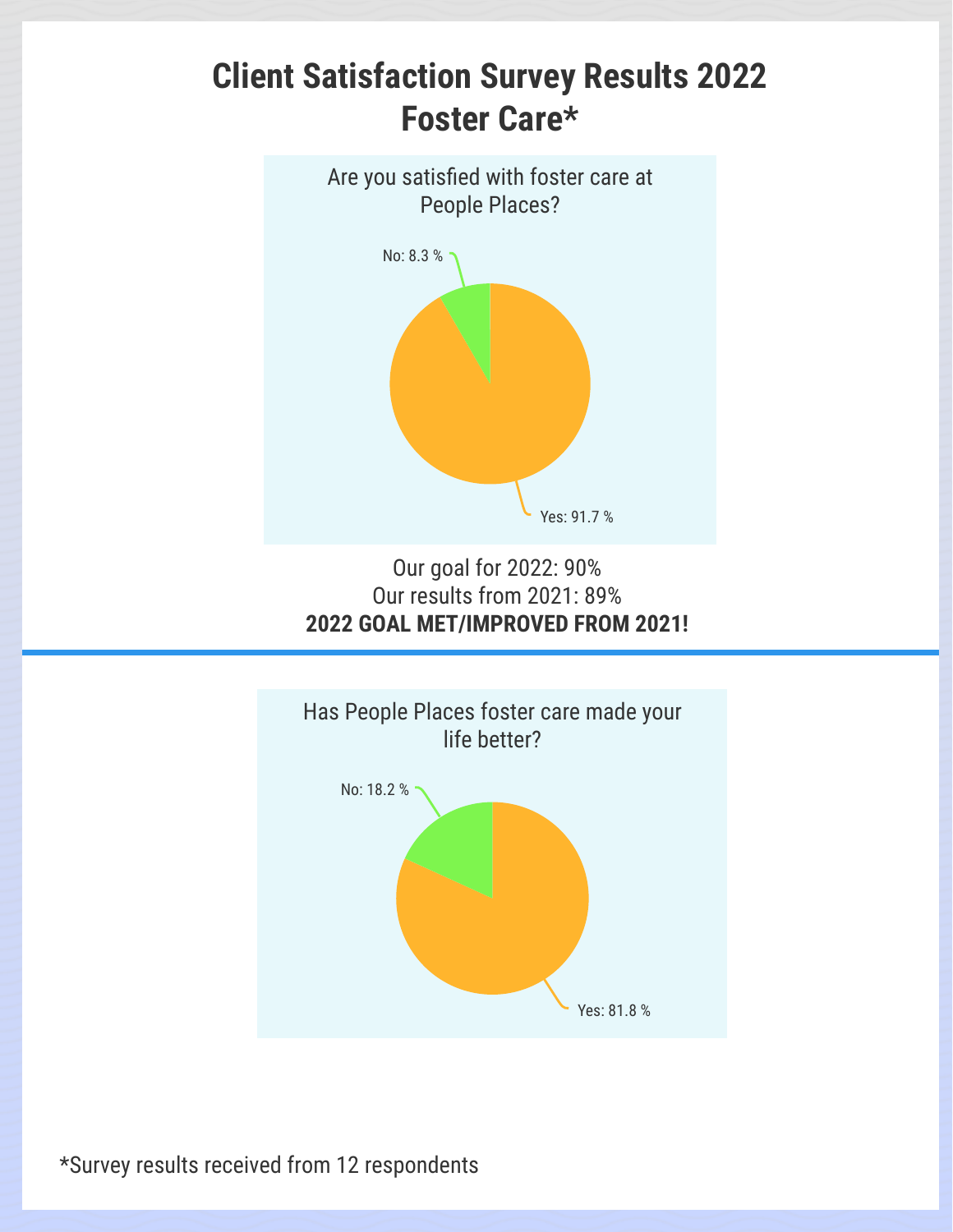| What do you like about People Places<br>foster care?                                                               | What would make People Places foster care<br>better?                        |
|--------------------------------------------------------------------------------------------------------------------|-----------------------------------------------------------------------------|
| "The benefits"                                                                                                     | "I just can't really think of anything"                                     |
| "That I can have someone that cares about me. Also, that<br>can help me with growing up and learning life lessons" | "I not really sure what is wrong with People Places foster care<br>system." |
| "That they take care of me and they take care of little<br>children and they keep me safe"                         | "If there less strict on rules"                                             |
| "They're really nice and they take good care of me"                                                                | "Nothing they suck as it is"                                                |
| "It's pretty fun and u do fun activities and I meet different<br>people"                                           | "I don't know. FC should bring cake when he comes to my house."             |
| "That when you need something or something happing they<br>try to help"                                            |                                                                             |
| "They help me control my emotions"                                                                                 |                                                                             |
| "I like being put in a better home."                                                                               |                                                                             |
| "Cool I guess"                                                                                                     |                                                                             |
| "Kindness, respect, dedication"                                                                                    |                                                                             |
|                                                                                                                    |                                                                             |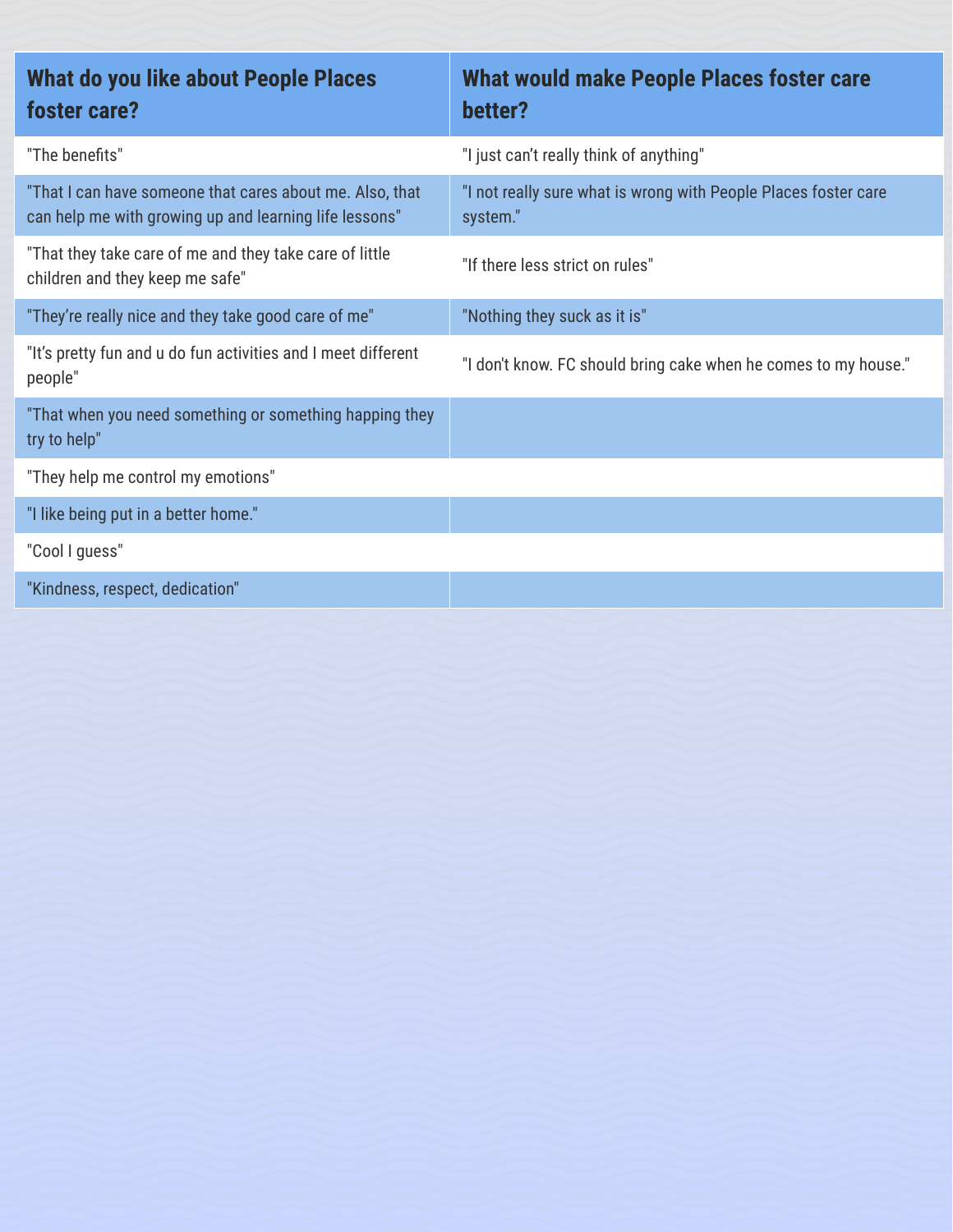### **Foster Care Discharges to Less Restrictive Environment(LRE)**

**LRE is defined as: Relative home, Adoptive home, Birth Home (Client over or under 18), Independent Living, Own Home, School dormitory, or non-relative home. Data reflects youth discharged from Foster Care services Jan 1 2022-March 31, 2022.**



**Our goal: 86%**

### **Foster Care Resiliency**

People reached to date

**% of individuals discharged from Foster Care January 1, 2022-March 31, 2022 demonstrating increased resiliency from the time of intake. Determined via an improvement in the client's Child and Adolescent Needs and Strengths assessment score.**



**Our goal: 60%**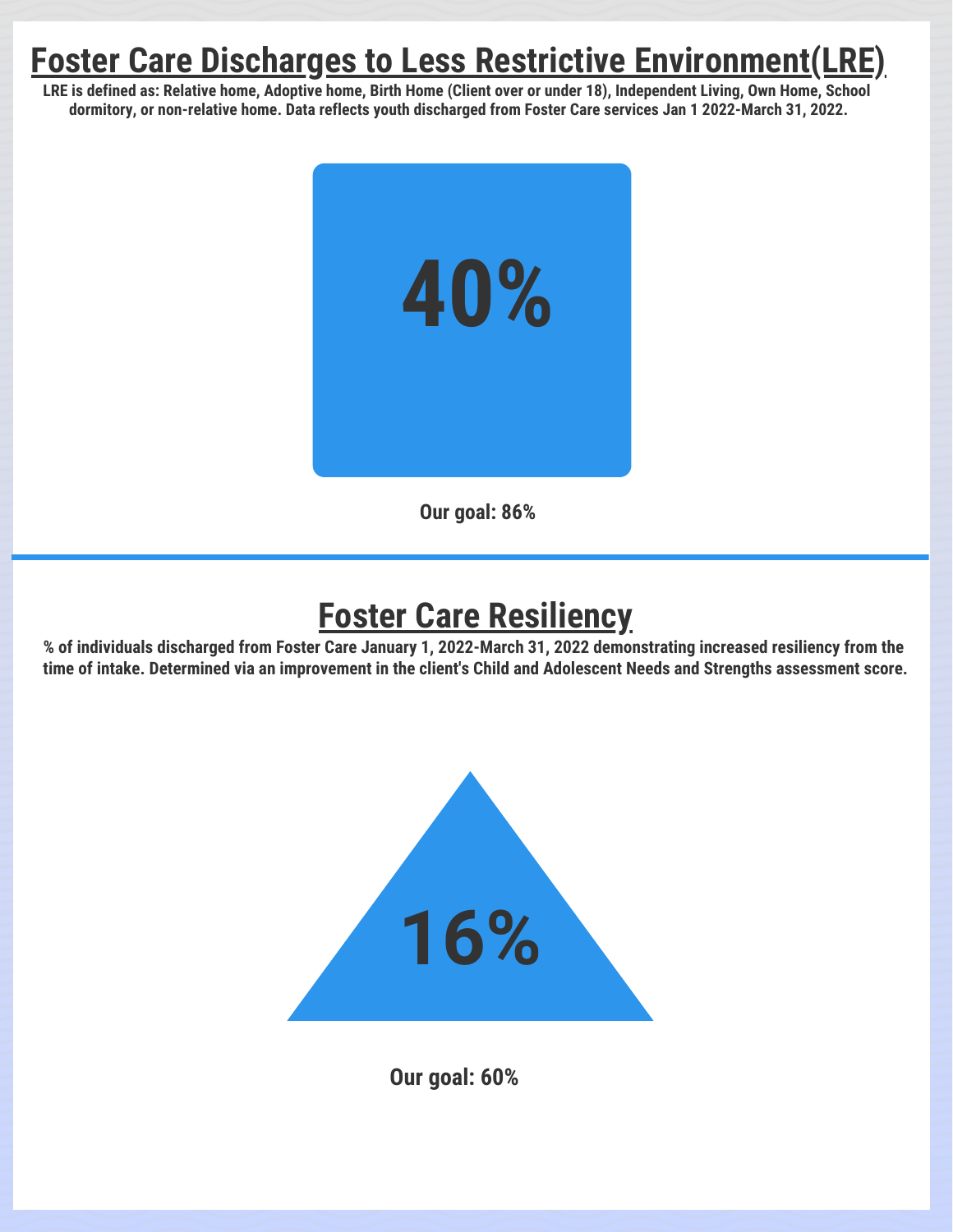

 $P_0$ eople reached to date to date to date to date to date to date to date to date to date to date to date to date to date to date to date to date to date to date to date to date to date to date to date to date to date to Our goal for 2022: 97% Our results from 2021: 100% 2022 GOAL MET!



Our goal for 2022: 97% Our results from 2021: 100% 2022 GOAL MET!

\*Survey results received from 4 respondents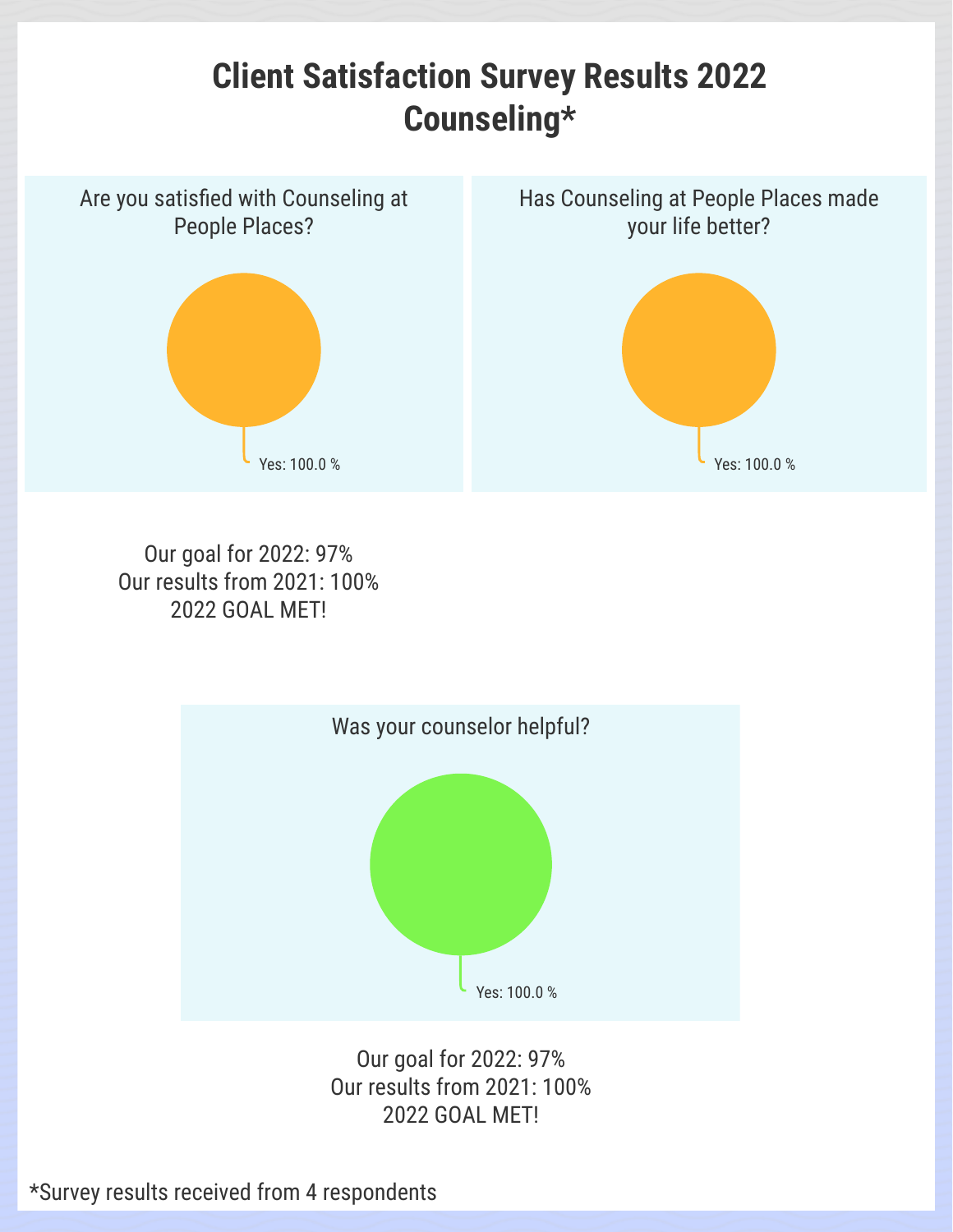### **What do you like about counseling at People Places?**

### **What would make counseling at People Places better?**

| "She helps me make better choices and make my life better"                                                                                    | "No, she does enough"                                                                       |
|-----------------------------------------------------------------------------------------------------------------------------------------------|---------------------------------------------------------------------------------------------|
| "I like to get snacks from here and to play with Legos"                                                                                       | "If we had slime!"                                                                          |
| (Staff Name) has really helped pave the way for (child) to work with trauma-and<br>has been a huge support to me as both a parent and person" | "Counselors with a background with adoption<br>adoption to trauma services would be great!" |
| "I like my counselor and how he helps me learn things. I appreciate the ability to<br>talk freely."                                           | "I can't think of anything that I would change."                                            |

background with adoption issues in services would be great!"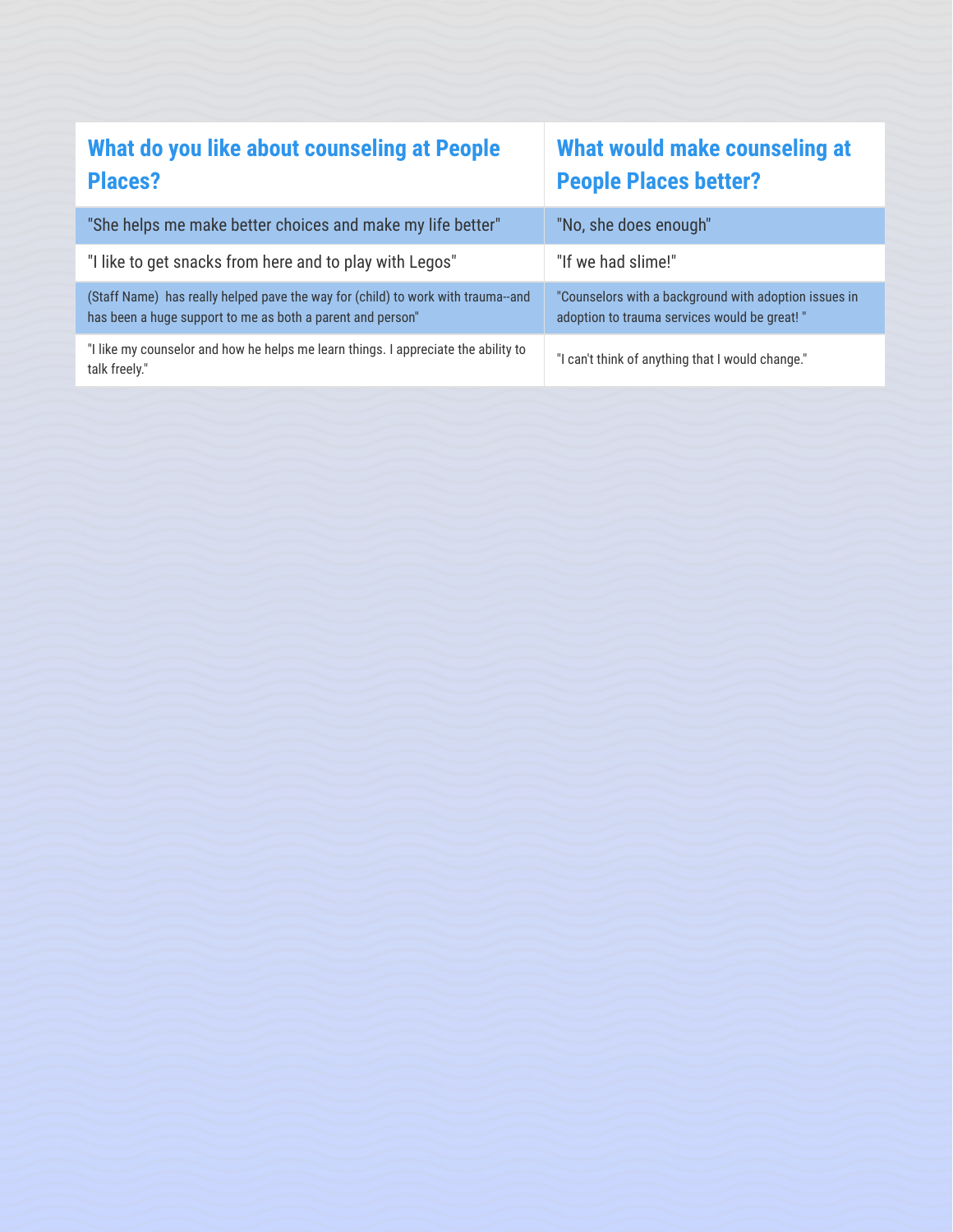